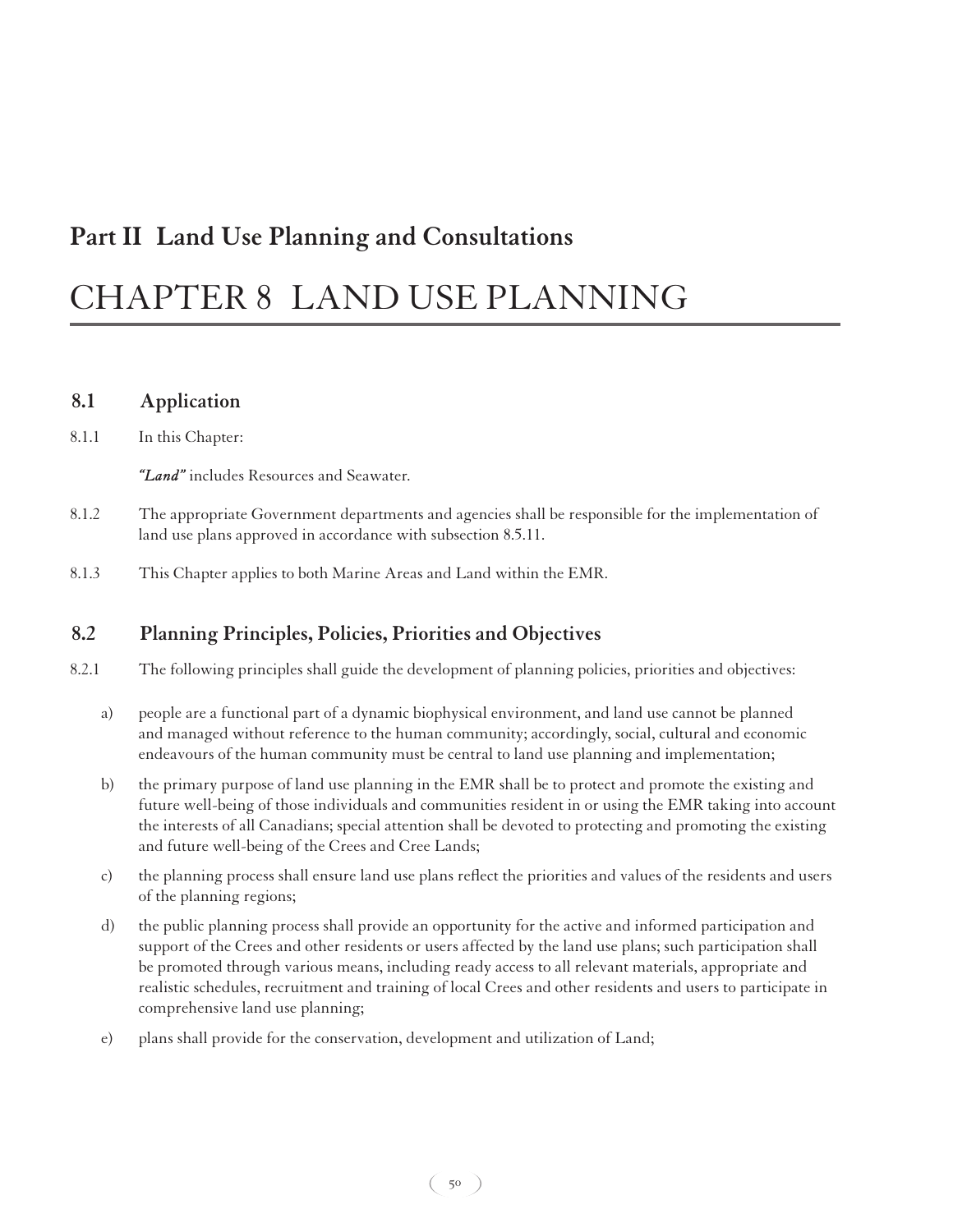- f) the planning process shall be systematic and integrated with all other planning processes and operations, including the impact review process contained in this Agreement; and
- g) an effective land use planning process requires the active participation of both Government and the Crees.
- 8.2.2 The objective of the planning process shall be:
	- a) to develop planning policies, priorities and objectives regarding the conservation, development, management and use of Land in the EMR;
	- b) consistent with paragraph a), to prepare land use plans which guide and direct Resource use and development in the EMR; and
	- c) the implementation of land use plans.
- 8.2.3 In developing planning policies, priorities and objectives, factors such as the following shall be taken into account:
	- a) economic opportunities and needs;
	- b) community infrastructural requirements, including housing, health, education and other social services, and transportation and communication services and corridors;
	- c) cultural factors and priorities;
	- d) environmental protection and management needs, including Wildlife conservation, protection and management; and
	- e) energy requirements, sources and availability.

# **8.3 Land Use Plans**

- 8.3.1 A land use plan shall be a document containing text, schedules, figures and maps for the establishment of objectives and guidelines for short-term and long-term development, taking into account factors such as the following:
	- a) demographic considerations;
	- b) the Resource base and existing patterns of natural resource use;
	- c) economic opportunities and needs;
	- d) transportation and communication services and corridors;
	- e) energy requirements, sources and availability;
	- f) community infrastructural requirements, including health, housing, education and other social services;